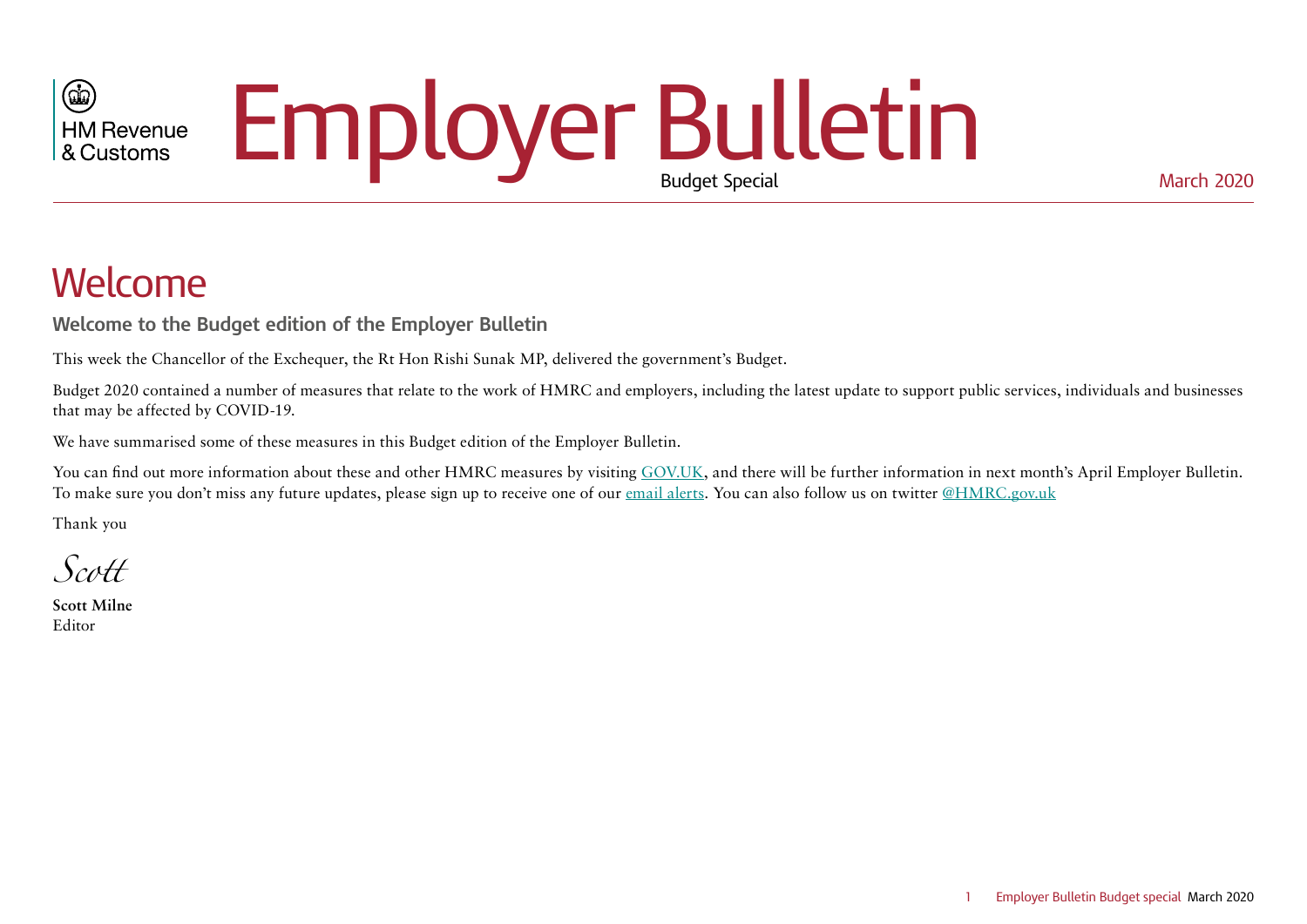### **HMRC Budget 2020 measures which support businesses and employers on COVID-19:**

The Chancellor set out a plan to support public services, individuals and businesses that may be affected by COVID-19. These include:

- For businesses with fewer than 250 employees, the cost of providing 2 weeks of COVID-19 related statutory sick pay per employee will be refunded by the government in full. This will provide 2 million employers with up to  $\mathcal{L}2$  billion to cover the costs of large-scale sick leave. HMRC will provide further details in due course on how employers can access the rebate. More information about this and regular updates can be found on [GOV.UK](https://www.gov.uk/government/news/coronavirus-covid-19-guidance-for-employees-employers-and-businesses).
- A dedicated helpline has been set up to help businesses and self-employed individuals in financial distress and with outstanding tax liabilities receive support with their tax affairs. Through this, businesses may be able to agree a bespoke Time to Pay arrangement. If you are concerned about being able to pay your tax due to COVID-19, call HMRC's dedicated helpline on **0800 0159 559**.

For further details on other COVID-19 measures can be found on [GOV.UK](https://www.gov.uk/government/news/coronavirus-covid-19-guidance-for-employees-employers-and-businesses).

# **HMRC measures with immediate effect from 11 March 2020:**

#### **[Change to the Entrepreneurs' Relief lifetime limit for Capital Gains Tax:](https://www.gov.uk/government/publications/change-to-the-entrepreneurs-relief-lifetime-limit-for-capital-gains-tax)**

The Entrepreneurs' Relief lifetime limit has been reduced from £10 million to  $£1$  million. This will apply to qualifying disposals made on or after 11 March 2020 and to certain disposals made before 11 March 2020.

#### **[Increase in Structures and Buildings allowance for capital allowances:](https://www.gov.uk/government/publications/increase-in-structures-and-buildings-allowance-for-capital-allowances)**

This measure confirms the new rate of Structures and Buildings Allowance from April 2020 and introduces a number of technical changes to the legislation, some with retrospective effect and others effective from 11 March 2020.

# **Further HMRC related Budget 2020 measures:**

#### **[National Insurance contribution thresholds to rise to £9,500 per year:](https://www.gov.uk/government/news/31-million-taxpayers-to-get-april-tax-cut)**

A typical employee will save around £104 in 2020 TO 2021, while self-employed people, who pay a lower rate, will have £78 cut from their bill.

#### **[Employment Allowance increases for National Insurance from April 2020:](https://www.gov.uk/government/publications/employment-allowance-increases-for-national-insurance-from-april-2020)**

This measure increases the maximum Employment Allowance by  $\text{\pounds}1,000$  to  $\text{\pounds}4,000$ from April 2020. This means eligible businesses and charities will be able to claim a greater reduction on their Secondary Class 1 National Insurance contributions liability. Separate to this Budget measure, HMRC has also previously announced that from 6 April 2020, eligibility rules for claiming the Employment Allowance will change – the £4,000 will count towards de minimis State aid ceilings. For more information on this please visit [GOV.UK](https://www.gov.uk/guidance/changes-to-employment-allowance).

#### **[Implementation of recommendations from the independent review of the](https://www.gov.uk/government/publications/implementation-of-recommendations-from-the-independent-review-of-the-loan-charge/implementation-of-recommendations-from-the-independent-review-of-the-loan-charge)  [Loan Charge:](https://www.gov.uk/government/publications/implementation-of-recommendations-from-the-independent-review-of-the-loan-charge/implementation-of-recommendations-from-the-independent-review-of-the-loan-charge)**

This introduces legislation that will implement the recommendations from the independent review of the Loan Charge. This will apply retrospectively from 5 April 2019. The changes will also benefit those that have made, or are due to make, certain voluntary payments to HMRC under a final settlement agreement.

#### **[Off-payroll Working – Extension of reform to private sector in 2020 to 2021:](https://www.gov.uk/government/publications/rules-for-off-payroll-working-from-april-2020)**

The off-payroll working rules ensure that individuals who work through an intermediary (usually a personal service company) and would have been an employee had they provided their services directly, pay broadly the same Income Tax and National Insurance Contributions as other employees. The government seeks to address non-compliance with the off-payroll working rules by extending similar reform to medium and large-sized organisations across all sectors from April 2020.

#### **[Pensions Tax Changes to income thresholds for calculating the tapered](https://www.gov.uk/government/publications/pensions-tax-changes-to-income-thresholds-for-calculating-the-tapered-annual-allowance-from-6-april-2020)  [annual allowance from 6 April 2020:](https://www.gov.uk/government/publications/pensions-tax-changes-to-income-thresholds-for-calculating-the-tapered-annual-allowance-from-6-april-2020)**

This measure announces an increase to the two income thresholds used in calculating the tapered annual allowance and decreases the minimum tapered annual allowance.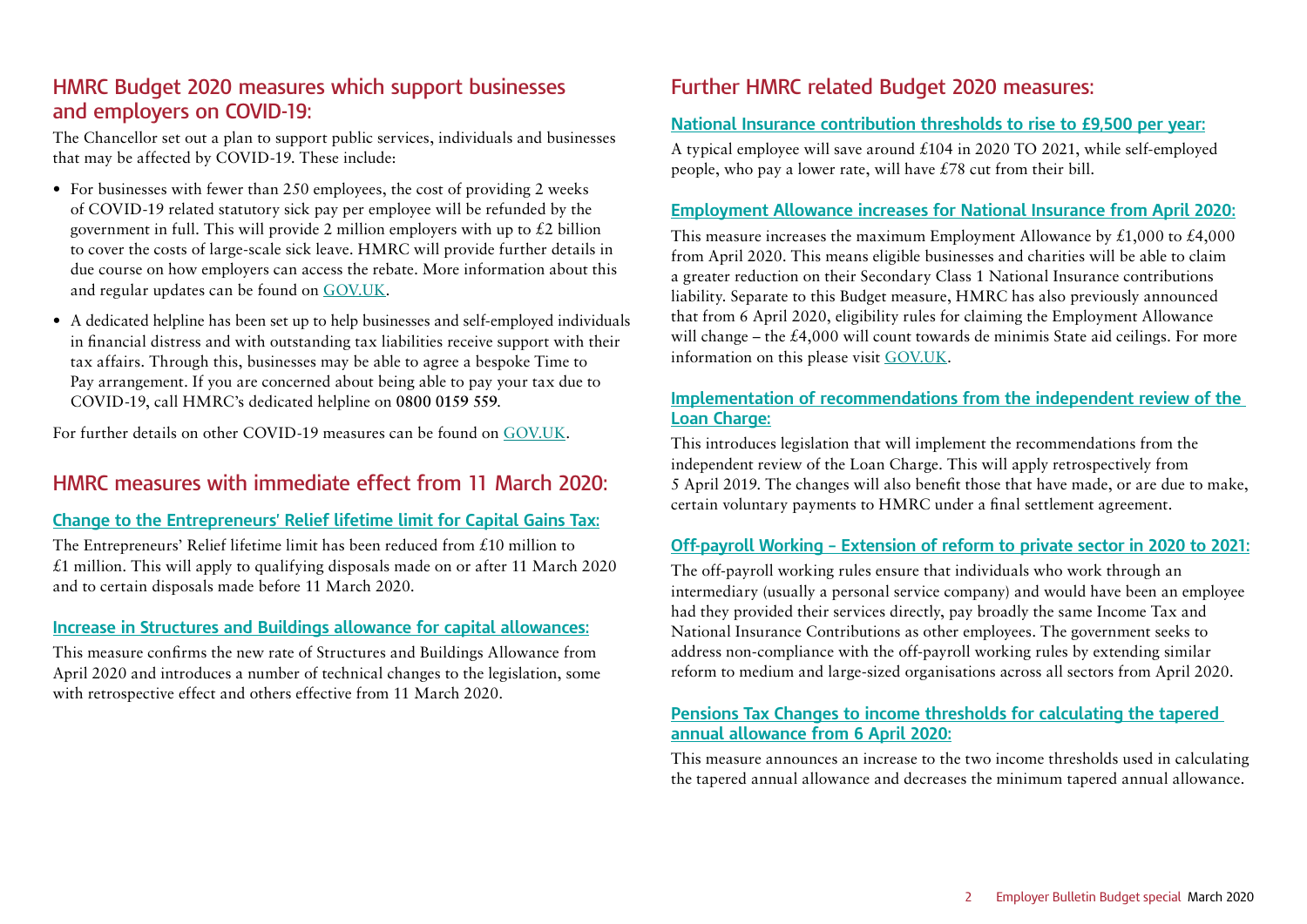#### **Pensions 'net pay' and 'relief at source:**

The government has announced that it will publish a "call for evidence" later in the Spring on how the two methods of tax relief on pension contributions, 'net pay' and 'relief at source', can provide different outcomes for lower earners.

#### **Pensions lifetime allowance increase:**

The Chancellor announced an increase in lifetime allowance for 2020 to 2021, in line with the consumer price index. From 6 April 2020 the pensions lifetime allowance will be £1,073,100.

#### **Collective money purchase pension schemes:**

The government announced that it will change tax legislation so that collective money purchase pension schemes (also known as collective defined contribution pension schemes or CDCs) introduced by the Pension Schemes Bill 2019-20, can operate as registered pension schemes.

#### **National Insurance Contributions holiday for employers of veterans:**

The government will introduce a National Insurance holiday for employers that hire former members of the UK regular armed forces. The holiday will exempt employers for any NICs liability on veteran's salary up to the Upper Earnings Limit in their first year of civilian employment. A full digital service will be available to employers from April 2022; however, transitional arrangements will be in place in the 2021 to 2022 tax year which will effectively enable employers of veterans to claim this holiday from April 2021. The government will consult on the design of this relief. More information on this will be available soon on GOV.UK.

#### **Tax agents – consultation on raising standards:**

The government will publish a call for evidence about raising standards in the market for tax advice on 19 March 2020. We will keep you up to date on this in the coming weeks.

#### **[Income Tax automation challenges:](https://www.gov.uk/government/publications/income-tax-automation-challenges)**

This measure gives certainty that notices to file a return and notices to impose a penalty for late filing issued through automated processes have a strong legal position.

#### **[Research & Development Expenditure Credit:](https://www.gov.uk/government/publications/change-to-the-rate-of-research-and-development-expenditure-credit-for-corporation-tax)**

There will be an increase to the Research & Development Expenditure Credit from 12% to 13%.

#### **[Plastic Packaging Tax:](https://www.gov.uk/government/publications/introduction-of-plastic-packaging-tax)**

The government announced key decisions on the design of the Plastic Packaging Tax ahead of its commencement in April 2022. We have launched a consultation on these areas and would like to hear from all interested parties. For more information please visit [GOV.UK](https://www.gov.uk/government/consultations/plastic-packaging-tax-policy-design).

#### **[Taxation of company cars using carbon dioxide emissions:](https://www.gov.uk/government/publications/taxation-of-company-cars-using-carbon-dioxide-emissions)**

This measure confirms that all new cars provided to employees and available for private use that are first registered from 6 April 2020 will be taxed according to the CO2 emissions figure, measured under the Worldwide Harmonised Light Vehicle Test Procedure system.

#### **Increasing the flat rate tax deduction for homeworking:**

The government will increase the maximum flat rate tax deduction available where employees incur additional household costs where they work at home under homeworking arrangements, from  $\mathcal{E}4$  per week to  $\mathcal{E}6$  per week. This will take effect from April 2020.

#### **Introduction of postponed VAT accounting:**

From 1 January 2021, postponed accounting for VAT will apply to all imports of goods, including from the EU. This will allow businesses to account for VAT on imports through their periodic VAT return as opposed to having to pay that VAT at the UK border.

#### **The future of Making Tax Digital:**

The HMT Budget 2020 [document](http://www.gov.uk/government/publications/budget-2020-documents/budget-2020) published on 11 March 2020 stated that: "The government will publish an evaluation of the introduction of Making Tax Digital for VAT, along with related research".